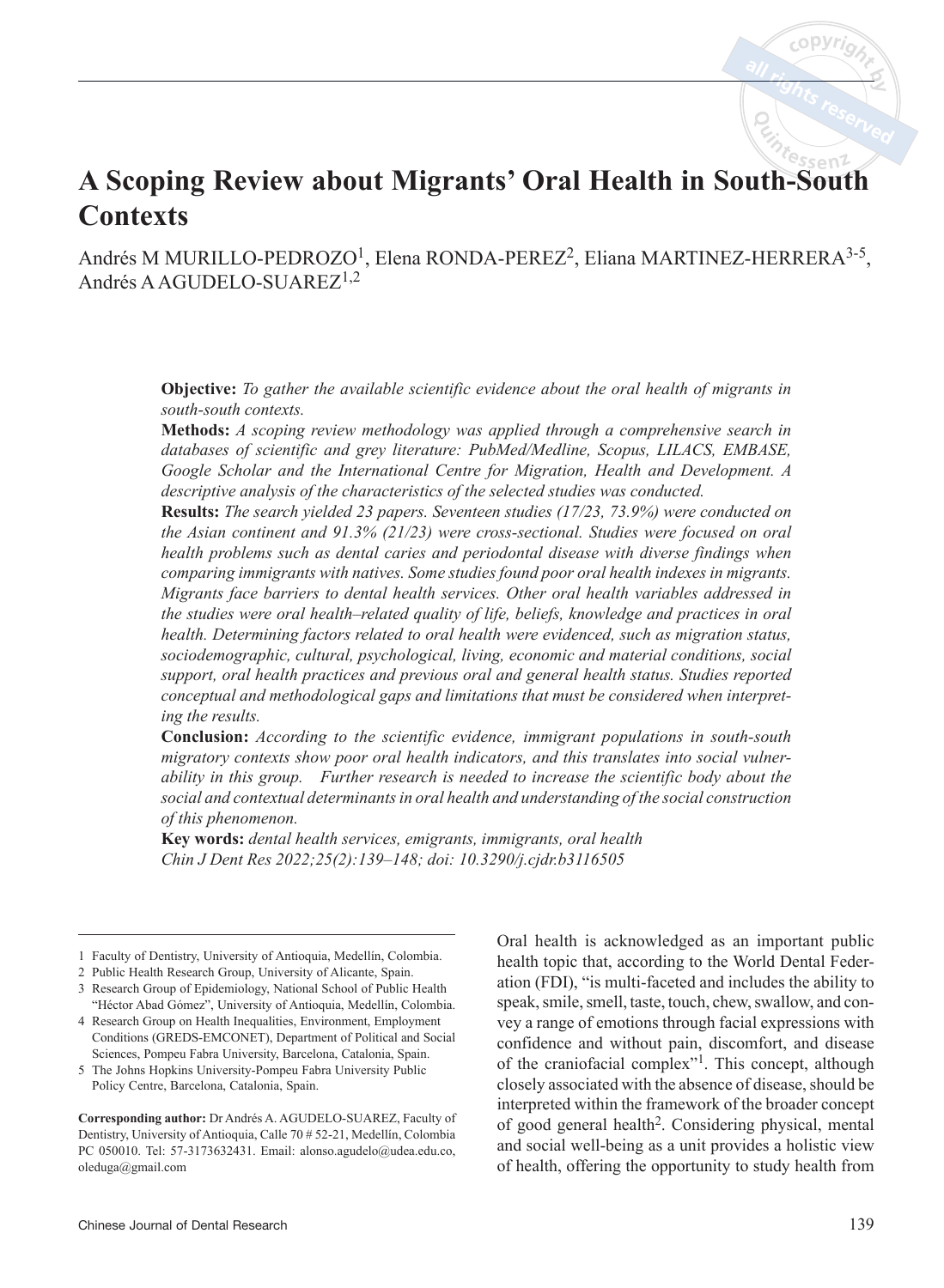multiple perspectives, recognising that it is conditioned not only by issues, such as access to health services, but also by a variety of circumstances in which people are born, grow, live, work and age, known as the social determinants of health $3$ .

Migration is a phenomenon that impacts social, economic, demographic and health aspects in the origin and host countries. Although migration as a social phenomenon has numerous causes, most people migrate as an economic and labour project (these are "migrant workers") to support themselves and their families, although this can be intertwined with other political, academic or health reasons<sup>4</sup>. For the migrant population, social determinants influence the wellbeing of individuals in different ways and at different points in their migration process: the phase prior to migration, transfer, arrival, integration and, for some, their return<sup>4</sup>.

When studying migration and health, it is important to understand that migrants are not a homogeneous group. As such, their needs or social determinants vary, generating different axes of inequality among migrants that have repercussions on their health status and quality of life<sup>5-7</sup>. When migration occurs in unfavourable circumstances from the pre-migration moment, through the migration process and according to the conditions in the destination country, migrants are under a potential axis of health inequity<sup>5</sup>.

For some, migration can increase exposure to health risks, as in the case of migrant workers employed in precarious conditions and with little access to health care, but for others it may improve their health, for example when people flee a situation of persecution and fear of violence for a safe environment<sup>4</sup>; some who migrate may even find a better state of health than those who remain in the place of origin, a phenomenon known as the healthy migrant effect<sup>8</sup>.

In the case of oral health, some studies have reported unfavourable oral health indicators due to carrying a heavier burden of disease from pre-migration processes, social factors and barriers to access to dental services<sup>9,10</sup>, pointing to different axes of significant inequity in oral health<sup>11</sup>. Similarly, other authors have described how the state of oral health in immigrants deteriorates over time, reflecting that the healthy migrant effect is temporary<sup>6</sup>.

It is currently estimated that there are around 272 million international migrants worldwide, almost twothirds of whom are labour migrants<sup>4</sup>. A person who resides in a country other than their country of origin is recognised as a migrant; however, some who have never migrated are also considered migrants, such as children born abroad to migrant parents, usually known as second-generation migrants $4,12$ .

Although the United States of America continues to be the most frequent destination country, the number of migrant workers has been decreasing slightly in high-income countries and increasing in others. In 2017, 68% of migrant workers settled in high-income countries, 29% in middle-income countries and 3.4% in low-income countries. The change between 2013 and 2017 is notable: high-income countries experienced a decrease of 7 percentage points from 75% to 68%, while upper-middle–income countries registered an increase of 7 percentage points from 12% to 19% in the same period<sup>4</sup>.

This clear shift in destination countries for some migrant workers may be due in part to economic growth in upper-middle–income countries, to changes in labour immigration regulations in high-income countries, or both factors<sup>4</sup>. As the number of migrants increases globally, so too does the number of research publications analysing migratory processes. However, the majority of research is conducted in developed countries from the perspective of their being a destination country; that is, the classic migration process in the south-north direction is most often analysed, i.e., migrants from developing countries moving to developed countries<sup> $4,5$ </sup>.

Understanding that migration is not uniform throughout the world but responds to economic, geographic, demographic and other factors that determine migration patterns, migration 'corridors', intraregional migration or south-south migration<sup>4</sup>, and that research on oral health in these contexts is scarce<sup>5</sup>, the aim of the present scoping review was to gather the available scientific evidence about the oral health of migrants in southsouth contexts.

#### **Materials and methods**

A scoping review was conducted following the preferred reporting items for systematic reviews and meta-analyses (PRISMA) model for scoping reviews (http://www. prisma-statement.org/Extensions/ScopingReviews). We also consulted and adopted the methodology proposed by the Joanna Briggs Institute<sup>13</sup> and the Arksey and O'Malley methodological framework for scoping studies14. According to the inclusion criteria proposed for systematic reviews, the protocol for scoping reviews should not be registered in the International Prospective Register of Systematic Reviews (PROSPERO) (https:// www.crd.york.ac.uk/prospero/#aboutregpage).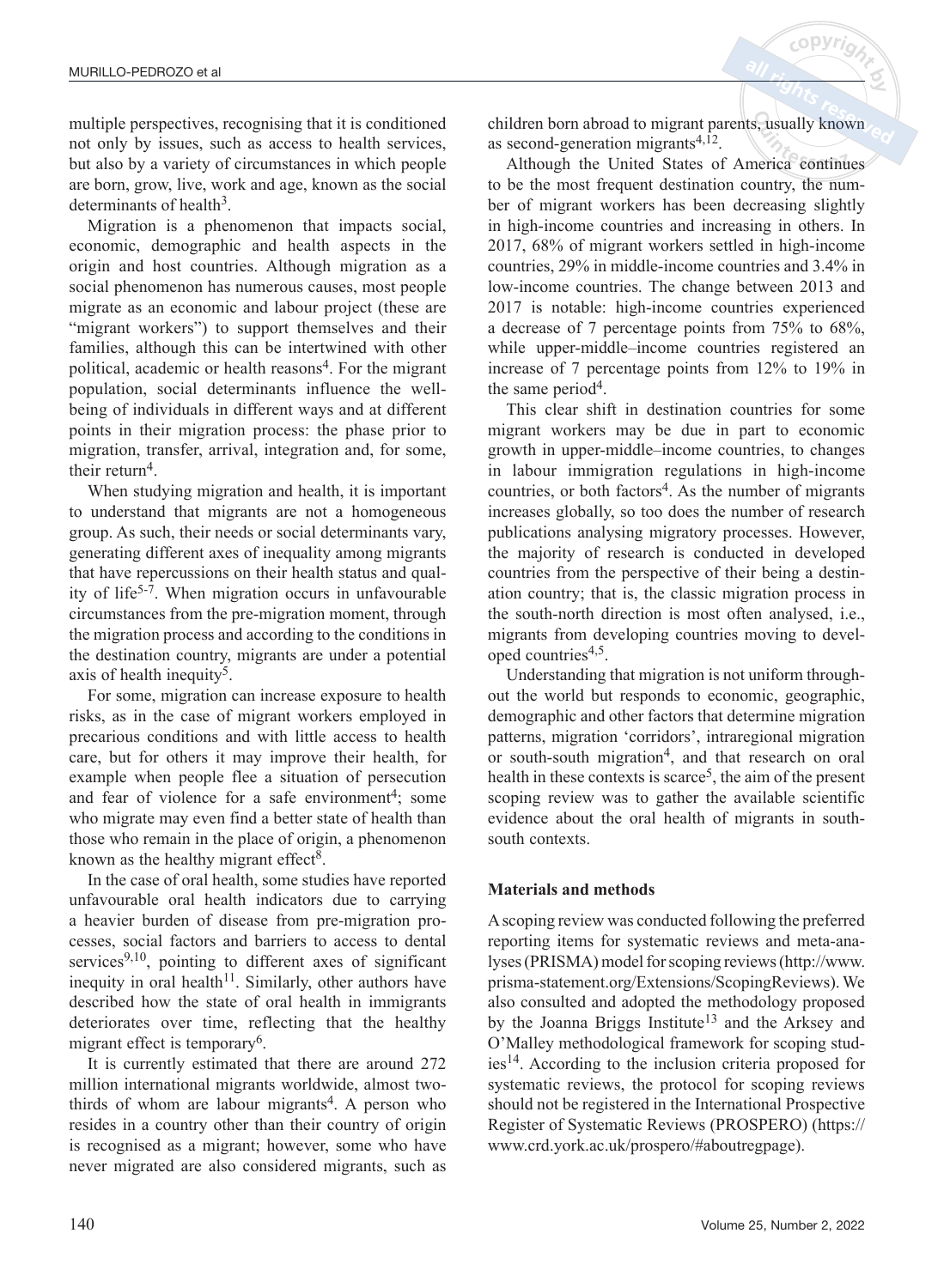#### Table 1 Search strategy.

| <b>Database</b> | <b>Search strategy</b>                                                                                           |
|-----------------|------------------------------------------------------------------------------------------------------------------|
| Scopus          | (TITLE-ABS-KEY (immigration) OR TITLE-ABS-KEY (immigrants))) AND (TITLE-ABS-KEY ("oral                           |
|                 | health") OR TITLE-ABS-KEY ("dental caries") OR TITLE-ABS-KEY ("periodontal diseases") OR<br>TITLE-               |
|                 | ABS-KEY ("dental care") OR TITLE-ABS-KEY ("dental health services")))                                            |
| PubMed          | Search (((((("Emigration and Immigration"[Mesh])) OR "Human Migration"[Mesh]) OR "Undocumented                   |
|                 | Immigrants"[Mesh]) OR ("Emigrants and Immigrants"[Mesh])) OR ("Transients and Migrants"[Mesh]))) AND (((((("Den- |
|                 | tal Health Services"[Mesh]) OR "Dental Care"[Mesh]) OR "Periodontal Diseases"[Mesh]) OR "Dental Caries"[Mesh])   |
|                 | OR "Dental Health Surveys" [Mesh]) OR "Oral Health" [Mesh])                                                      |
| Embase          | ((immigration:ab,ti OR immigrants:ab,ti) AND ('oral health':ti,ab,kw OR 'dental caries':ti,ab,kw OR 'periodontal |
|                 | disease':ti,ab,kw OR 'dental care':ti,ab,kw OR 'dental health service':ti,ab,kw))                                |
| <b>LILACS</b>   | tw:((inmigración OR inmigrantes) AND (salud oral OR caries dental OR enfermedad periodontal OR servicios de      |
|                 | salud oral)) AND (db: ("LILACS" OR "BBO" OR "BINACIS")) AND (year_cluster: [2010 TO 2020])                       |

#### *Research question*

In accordance with the research purposes, the population, concept and context (PCC) question was as follows: What scientific evidence is available about the oral health situation in migrant populations in south-south contexts and their social determinants?

- population: migrant groups in south-south contexts;
- concept: oral health and its social determinants;
- context: south-south movement.

In this study, south-south migration studies were defined as those including migrants proceeding from Asia (excluding Japan), Africa and Latin America (with these same destination regions), and excluding destination countries in North America, Europe, Australia and Oceania.

## *Search process for identifying relevant studies*

A comprehensive search was conducted of peer-reviewed and grey literature to locate publications relevant to the research topic. Four electronic databases were included: PubMed/Medline, Scopus, LILACS (Latin-American and Caribbean Health Sciences Literature) and Embase (the Excerpta Medica Database). The search was complemented by adding Google Scholar and the International Centre for Migration Health and Development (https://icmhd.ch/). The detailed search strategy used in the databases employing medical subject headings (MeSH) terms and keywords is shown in Table 1.

The search was focused on original research studies published in Spanish, English and Portuguese, and no time range was applied. Theses and other academic degree works relating to the aim of this review were also included. Letters to the editor, editorials, systematic and theoretical reviews, summaries of conferences, historical papers and book summaries were excluded.

# *Study screening and selection*

Two reviewers (AMMP and AAAS) searched independently to identify titles and abstracts of potentially eligible studies. Articles with information in the abstract that fit the eligibility criteria were included, and the papers were selected for a full reading. The reviewers also checked the reference lists of the selected papers for studies not identified in the initial searches, and all papers selected for inclusion in the review were processed for data extraction. No software was used for screening and selection of the studies. To guarantee the quality process, the authors conducted a pilot test with five articles and calculated a simple concordance index, with a score of 85%.

## *Collating, summarising and reporting findings*

The following variables were described for each study: author, country, year of publication, conceptual framework used in the justification of the study, type of study, data collection methodology, type and size of sample, country of origin, migration status characteristics, central topics (health services accessibility, dental caries, periodontal disease, other oral pathologies, risk factors), main findings, limitations/gaps, conclusions, recommendations and general comments.

## **Results**

The initial search resulted in 462 records (458 obtained by database searching and 4 by additional searches). After removal of duplicates, 364 records were selected for title and abstract review, 329 of which were excluded, and 35 articles remained for full text reading. Ultimately, 23 publications were included<sup>15-37</sup>. The reasons for exclusion are shown in Fig 1.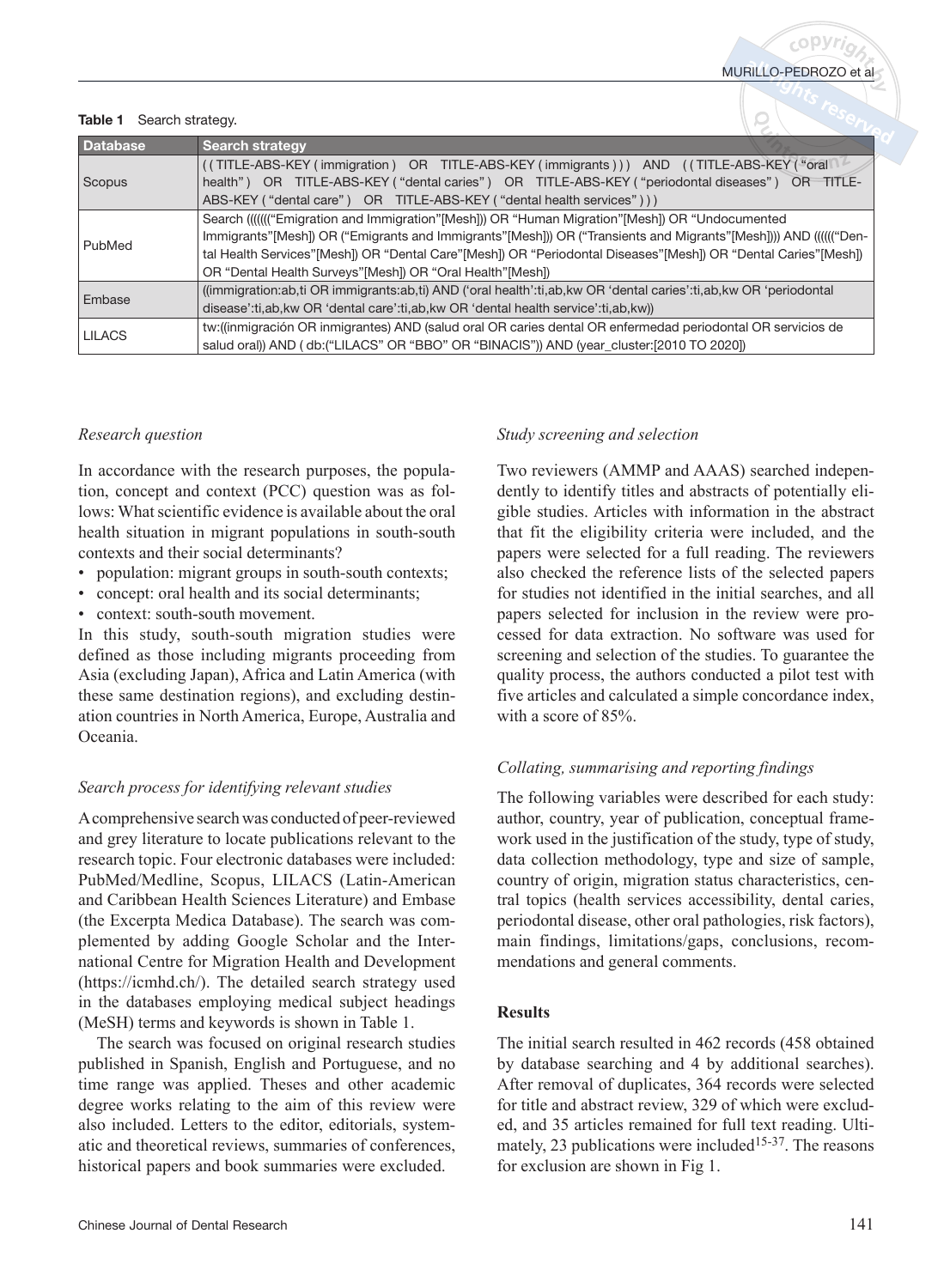

copyrio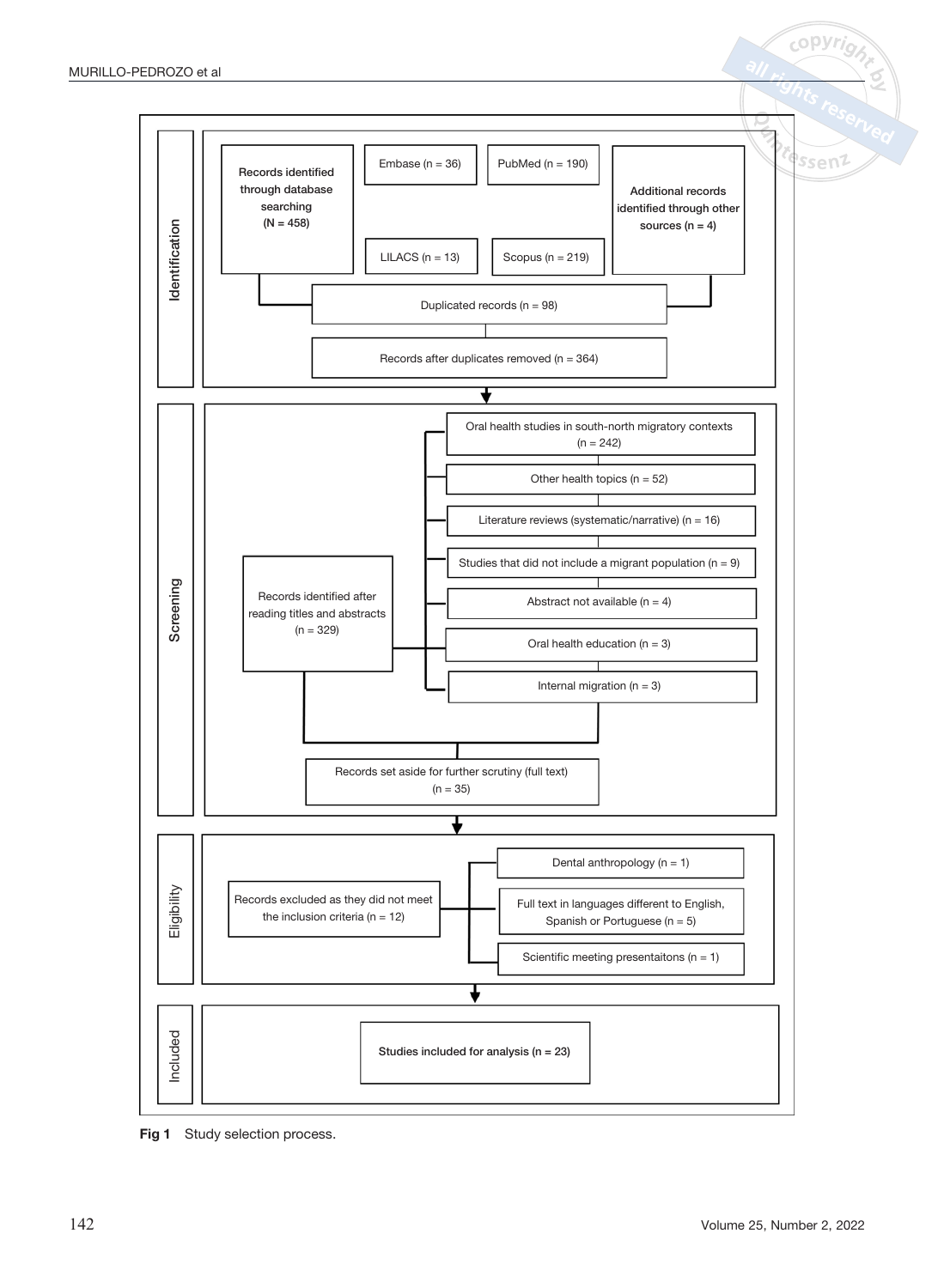#### *General characteristics of the studies*

Regarding the countries where the studies were conducted, the majority were carried out in Asia  $(n = 17)$ . 73.9%)<sup>15-31</sup>, and the remaining studies (n = 6; 26.1%) in Latin America<sup>32-37</sup>. It is important to highlight that there were no studies conducted in African countries. The studies were conducted with samples of Asian and Latin-American origin. When the theoretical framework to justify the study is considered in the background, the approach employed in 52.2% (n =  $12$ )<sup>15-18,20,23-25,</sup>  $28,31,32,36$  used the Inequalities in Oral Health (IOH) model,  $30.4\%$  (n =  $7)^{15,18,24,29,34,35,37}$  employed the Social Determinants of Health model<sup>3,38</sup>, and  $4.3\%$  (n = 1) mentioned a model related to accessibility to health services<sup>21</sup>, specifically the Aday and Andersen model<sup>39</sup>. One study<sup>30</sup> (4.3%) mentioned a conceptual framework related to the relationship between acculturation and oral health<sup>40</sup>. Five studies  $(21.7%)$  did not specify a clear conceptual framework in the study background<sup>19,22,26,27,33</sup>. Regarding the methodological designs of the studies, 91.3% ( $n = 21$ ) were cross-sectional<sup>16-21,23-37</sup>, and the remaining two  $(8.7%)$  used a cohort design<sup>15</sup> and an intervention study<sup>22</sup>. The data collection methods were diverse; six studies (26.1%) used surveys or questionnaires<sup>16,19,21-23,25</sup>, seven  $(30.4\%)$  carried out mainly clinical examinations<sup>17,27,29-31,35,37</sup> and ten  $(43.5\%)$  combined both methodologies<sup>15,18,20,24,26,28,32-34,36</sup>. Finally, the studies considered different age groups:  $43.5\%$  (n=10) were carried out on minors<sup>16,17,20,24,28,31,33-36</sup>, 47.8%  $(n = 11)$  were conducted on adults<sup>15,18,19,21-23,25-27,29,30</sup> and  $8.7\%$  (n = 2) included both age groups<sup>32,37</sup>.

## *Oral health status: dental caries and periodontal disease*

Regarding oral health clinical indicators,  $69.6\%$  (n = 16) of the studies performed a clinical examination for caries and/or periodontal disease<sup>15,18,20,24,26-37</sup> and one  $(4.3\%)$ evaluated the presence of enamel defects in the canines<sup>17</sup>. Five studies (21.7%) reported higher rates of caries in migrants in comparison with natives<sup>20,24,28,31,33</sup>. One study (4.3%) reported an analogous decayed, missing and filled permanent teeth (DMFT) index but with a higher number of decayed teeth in migrants than those that had been filled in natives  $32$ . Two studies  $(8.7\%)$ , both carried out on schoolchildren in Chile, calculated the DMFT indices of primary teeth and permanent teeth and found higher indices and a higher prevalence of dental caries in the native population<sup>34,35</sup>, with some slight differences according to the indicator used and other sociodemographic factors. In the case of migrant adults, the frequency of untreated dental caries was 54.8% in one study conducted by Lee et al<sup>27</sup> in 2019, and 90.3% in another study conducted on foreign domestic workers by Gao et al<sup>18</sup> in 2013. A study on caries and psychological distress in Ethiopian immigrants in Israel found that in subjects with psychological distress, dental caries exceeded the values for subjects not in distress by nine  $times<sup>15</sup>$ . Finally, a study conducted in India found a significant association between the prevalence of dental caries and dietary habits in migrants<sup>30</sup>.

Nine studies (39.1%) evaluated periodontal health<sup>15,18,</sup> 24,27,29,32,34,35,37, four of which (17.4%) compared periodontal indices of migrants with their counterparts using various measurements<sup>24,32,34,35</sup>. Three studies (13%) used the Oral Hygiene Index (OHI); one reported worse indexes in migrants<sup>32</sup> and the other two reported worse indicators in natives  $34,35$ . One study (4.3%) reported a higher frequency of "gingival bleeding" in natives and "healthier gums" in immigrants $24$ . One study (4.3%) examined gingival inflammation (GI) in both primary and permanent teeth of patients, and in both cases, inflammation was higher in migrants $35$ . These studies were conducted on schoolchildren. The other five studies (21.7%) reported gingival health only in migrants15,18,27,29,37. The presence of dental calculus was reported in three studies (13%), with frequencies of  $29.7\%^{27}$ , 53.0%<sup>18</sup> and 67.3%<sup>37</sup>. Likewise, one of them (4.3%) reported the presence of superficial and deep periodontal pockets in 39% and 7%, respectively, of the migrants studied<sup>18</sup>. Lastly, a study relating gum disease to psychological distress found that in subjects with psychological distress, periodontal disease increased by  $40\frac{\cancel{0}}{15}$ .

#### *Other oral health aspects evaluated in the studies*

Eight studies (34.8%) included in this scoping review explored other conditions related to oral health<sup>16,17,19,21-23,25,32</sup>. One study conducted in Israel by Davidovich et al<sup>16</sup> compared oral hygiene habits in preschool children from an Ethiopian background with natives in low socioeconomic neighbourhoods. A difference was reported, despite the fact that the parents of Ethiopian descent had lived in Israel for at least 20 years16. Another study conducted in Israel by the same authors on the same sample of immigrants focused on the concept of infant oral mutilation (IOM), mainly the removal of incipient canine teeth in babies<sup>17</sup>. This practice was more frequent in immigrants than in native Israelis17. A study conducted in Taiwan showed that the level of caries-related knowledge, attitudes and oral health behaviours was lower in immigrant mothers than in natives<sup>19</sup>.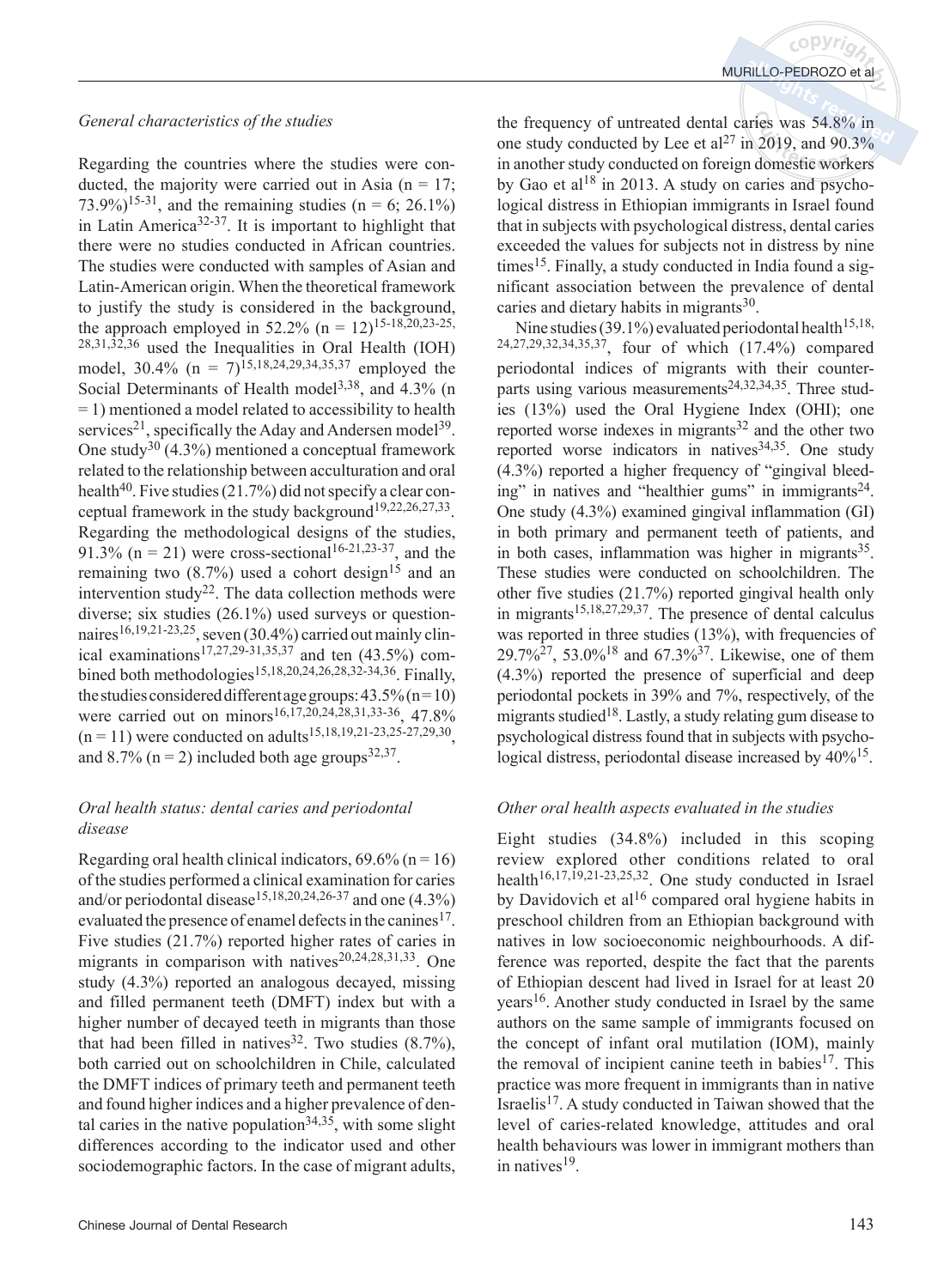

Fig 2 Factors and variables related to oral health considered in the included studies (n = 23). Percentages are not mutually exclusive.

.<br><sup>e</sup>ssen

Use of and access to oral health services was explored in a study carried out in adults in Israel and disparities in primary dental care were found based on immigrant and ethnic minority status, a situation that depends on sociodemographic factors<sup>21</sup>. Research conducted in migrant women from multicultural families in Taiwan showed that they were aware of the importance of oral health, but their opportunity to receive education through oral-health–related programs was limited<sup>23</sup>. As such, these migrant women experience some barriers to access to dental care. Another study conducted by Hsu et al<sup>22</sup> demonstrated the effect of a lay health advisor (LHA) and an oral health training curriculum on improvement of oral hygiene behaviours and access to dental care for immigrant children.

Oral health beliefs and behaviours were explored by Sivakumar et al<sup>25</sup> in Tibetan immigrants, and they found that oral health hygiene practices were high in study participants (i.e., tooth brushing). Although the perceived seriousness of oral health was high among the migrant participants, the perceived benefit of dental treatment was relatively  $low^{25}$ . Cultural aspects related to migratory processes are involved and they need to

be examined more deeply in future studies. Finally, oral health–related quality of life (OHRQoL) was analysed in a study conducted in Chile but no statistically significant differences were found between groups (Chilean natives and Peruvian immigrant women) $^{32}$ .

#### *Variables and determinant factors of oral health status and access to health services*

Figure 1 shows the variables considered when analysing the studies included in this scoping review. Migratory status is related in all the studies, complemented by elements such as years of residence in the country of origin, whether migrants' residence and work status had been regularised, and migratory background (parents' country of origin in studies conducted on children). Other factors related to oral health and access to health services considered more frequently in the analysis of findings were sociodemographic aspects15,18,19,21,26,29-34,37, psychological/cultural aspects<sup>15</sup>, social support<sup>15</sup>, material, living and economic conditions<sup>18,21,23,26,31,33</sup>, oral health practices<sup>16,18,20-22,30</sup> and previous general/oral health conditions<sup>21,35</sup>.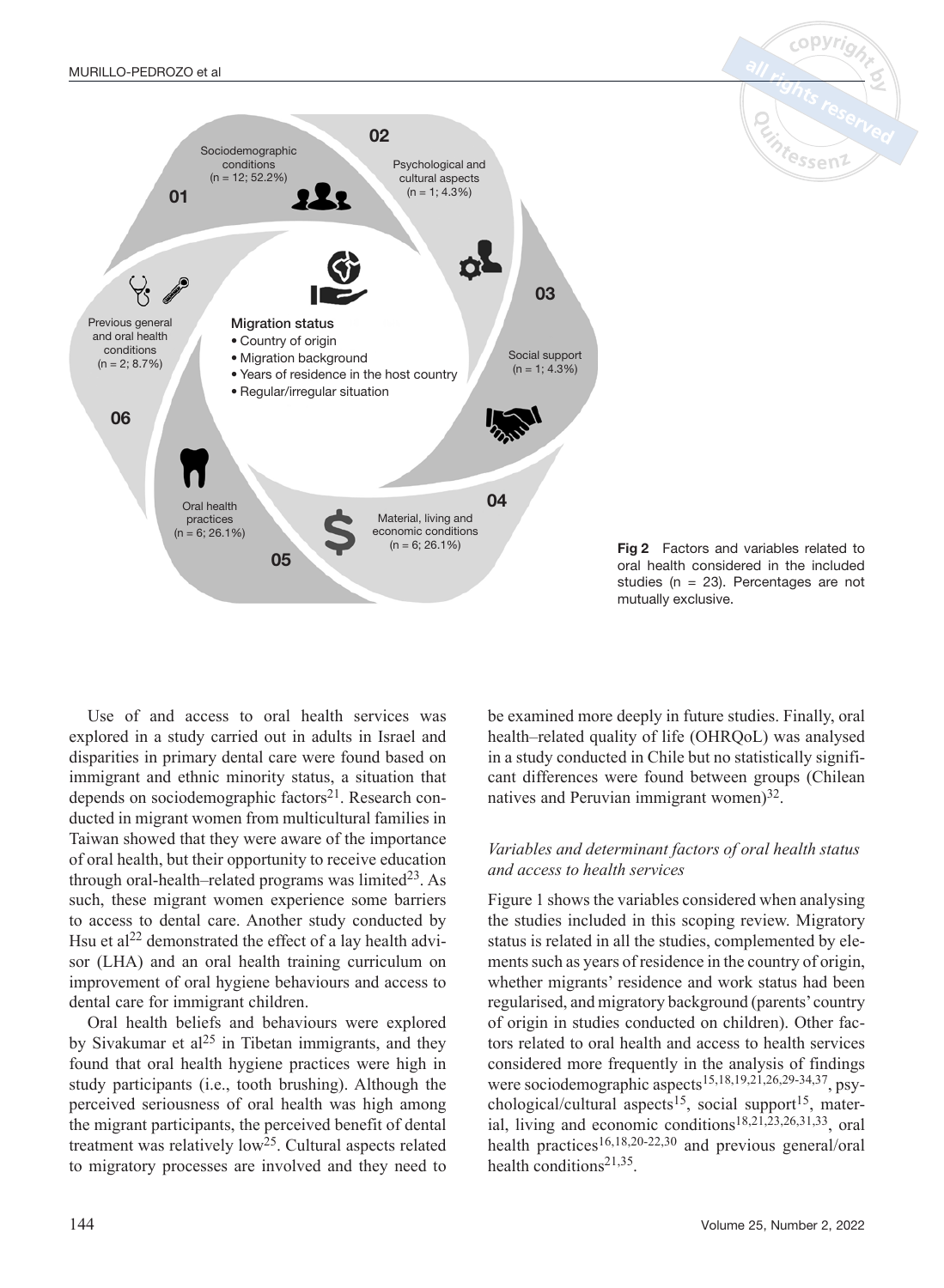# *Limitations and gaps reported in the studies*

The studies reported some methodological limitations. These conceptual and methodological gaps should be identified and mitigated in further research to increase the reliability of findings about the relationship between migration and oral health in south-south contexts.

- Type and size of the sample: This determines the difficulty of generalising the results to the entire immigrant population in the countries where the studies were carried out. Some studies were done with small samples, and in many cases, participants were recruited by convenience method or snowball- $\frac{1}{10}$ g<sup>18-22</sup>,24,25,28,32,36
- Use of self-reported questionnaires: In many cases, immigrants and natives may have under- or overestimated their true situation when reporting<sup>19,21,</sup> 25,28,34,35.
- Methodological design of the study: The cross-sectional nature of studies does not allow for the establishment of causal relationships. Moreover, some studies did not use control groups to make comparisons<sup>20,27,28,36</sup>
- Lack of information on other variables of interest that would complement the objectives of the study: Considering the availability of the data, the studies acknowledged the lack of social and contextual variables that could explain the relationship of migration to indicators of oral health and access to health services<sup>17,26,31,36</sup>.
- Selection bias for the proxy variable of migration status: One study defined the migrant status of a child based on the family's household registration informa- $\mu$ <sub>1</sub>, and some families living for several years in the host country may have been assigned to the native group.
- Seven studies did not declare limitations in their methodology15,16,23,29,30,33,37, which affects the quality of the report.

# **Discussion**

# *Main findings*

This scoping review, focused on migration and oral health in south-south contexts, included 23 articles characterising epidemiologically pathologies such as caries and periodontal disease and evaluating use of and access to dental health services, quality of life, habits, knowledge and practices in oral health and hygiene. In general terms, the results showed the situation of vulnerability in which the immigrant population finds itself, which translates into less favourable oral health indicators when compared with the native population, and such migrant populations face barriers to accessing health services. These involve factors specific to the individual and social factors related to the country of origin and host. To the best of the present authors' knowledge, this is the first compilation of scientific evidence that explores the oral health situation and its determinants in such migratory contexts.

## *Scientific evidence of factors determining oral health in migrants*

Diverse results were found in the present review of oral health indicators. Some differences were found in the results of clinical examinations, mainly regarding dental caries<sup>41</sup>. When comparing the frequency of dental caries in natives and immigrants, the findings are consistent with those reported in the literature indicating that the latter have higher rates of caries than their native counterparts, and natives have a greater number of filled teeth $^{28}$ . Interestingly, two studies conducted in Chile found that in the school population, Chileans had a higher incidence of caries than immigrants $34,35$ . In the case of periodontal disease, the results were also dissimilar, but some studies found worse periodontal health in migrants than in the native population<sup>32,35</sup>. Although the literature comments extensively on the healthy migrant effect, in time, migrants acquire the same morbidity profile as the local population, and in some cases, there is evidence of greater prevalence of poor oral health and less use of health services.

Migratory status is a social determinant that influences disparities and inequities in the state of oral health<sup>5,41</sup>. Immigrants have a series of unmet basic needs, which leads to them being considered as a particularly vulnerable group<sup>11</sup>. The unsatisfactory state of oral health in this population suggests that social factors influence this condition and that, in addition to the acculturation phenomena42, they may be affected more frequently in comparison to other social groups. These determinants act from the pre-migratory phase; the conditions in the country of origin affect migrants throughout the entire migratory process until their installation in their new country of residence<sup>5</sup>. Occasionally, migrants' state of health may not have been negatively affected when their migratory process was favourable and they may even present better health indices than the native population, but after a certain period of residence in the new country, there is a trend towards deterioration of their health status, demonstrating the temporary nature of the healthy migrant effect<sup>6</sup>.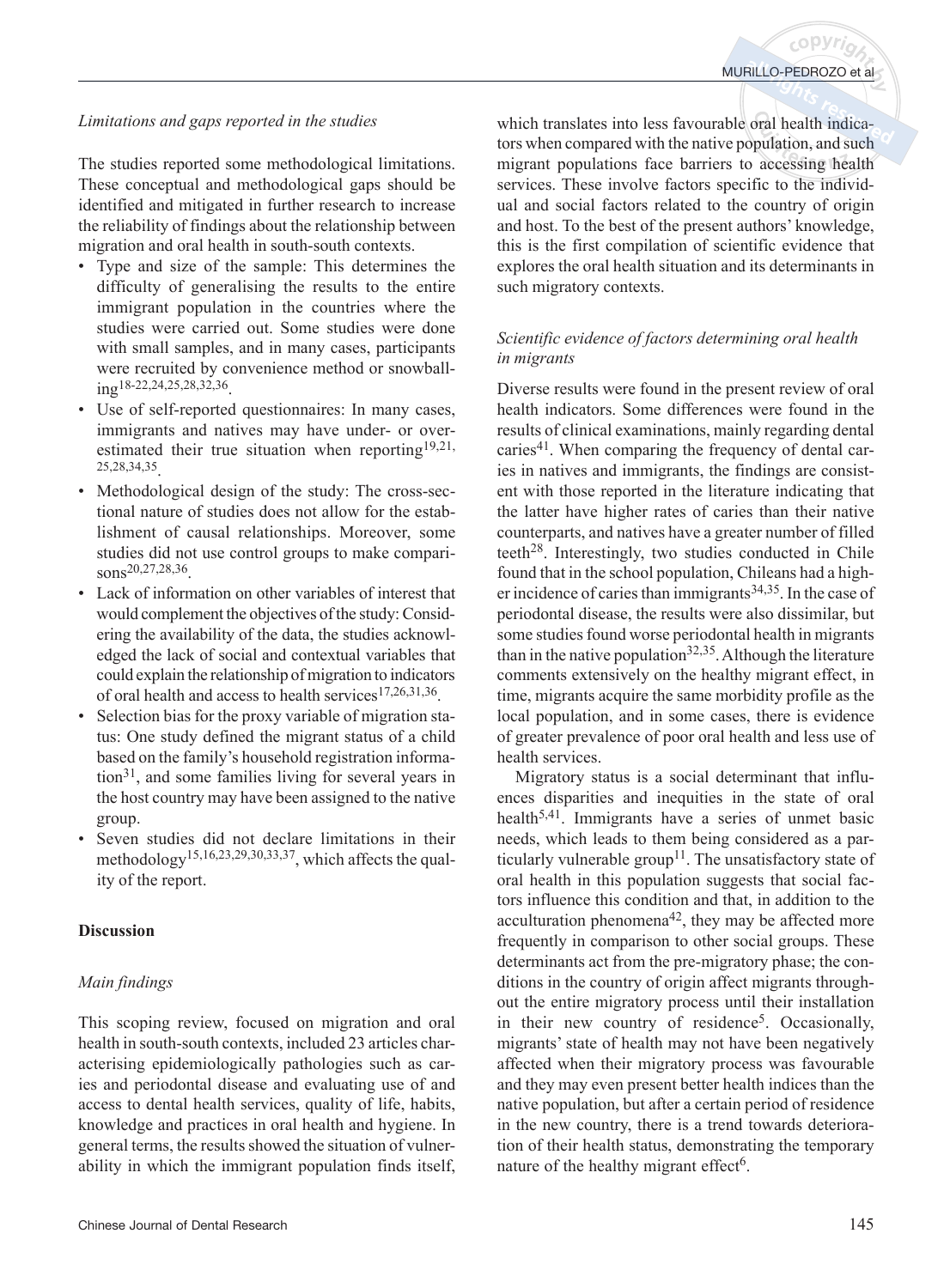The literature also establishes that the migratory process can have an impact on mental health related to challenges migrants face in the adaptation process in the social, labour and educational spheres<sup>43</sup>. Symptoms of psychological distress may impact general and oral health, as reported in a study included in the present review<sup>15</sup>. Another study showed the impact of oral health conditions on individual psychological dimensions44. Closely linked to subjective well-being is the variable called social support, since migration involves many changes in daily life for individuals and this can affect oral health indicators, the profile of use of health services, and behaviours and practices<sup>45</sup>. This is borne out by the results found in a systematic review focusing on the issue of immigrants and ethnic minorities; however, this scoping review identified only one study on the impact of social support on oral health evaluated in Ethiopian immigrants residing in Israel $15$ .

Taking other indicators into account, OHRQoL has predominated in scientific approaches in recent decades, especially in examining the impact of variables that influence the subjective perception of well-being compared to physical, social, psychological and functional dimensions<sup>46</sup>. A systematic review of the subject in question showed that the impact on OHRQoL for immigrants with less time living in the host country or children of a foreign mother was more negative<sup>47</sup>. However, only one study carried out in Chile evaluated this condition and found no statistically significant correlations, although it is worth noting that the research was conducted in a specific population of pregnant women32. Similarly, some studies evaluated knowledge and practices in oral health<sup>16,19,25</sup>; the results were strongly associated with the geographic context where they were conducted and according to the particular experiences of each population group and their intervening cultural factors, whereas others related to the availability of health promotion and education programmes<sup>48</sup>.

Health services constitute an intermediate determinant that impacts disparities and inequities in health<sup>49</sup>. Only two studies in this scoping review focused on this aspect<sup>21,22</sup>. This is a vital point, as the most vulnerable people who require better health care are those who receive the least. This has been called the inverse care law, and it has been studied in other geographical contexts in relation to access to dental care<sup>50</sup>. However, studies included in this scoping review did not investigate elements relating to availability of policies and programmes to provide oral health care to the migrant population in these contexts.

### *Scope and limitations of this scoping review*

It is striking that almost three-quarters of the scientific investigation on migration and oral health in south-south contexts has been conducted on the Asian continent, with research in Latin America making up the remaining quarter, while no studies conducted in Africa were found. This may be due to two factors: the fact that migration within or between these continents is mainly south-north, and that scientific investigation in this region is still scarce or has not been published in high impact or indexed journals and therefore could not be included in this examination of intraregional migration.

Further, the fact that over 90% of the studies were cross-sectional and with a purely descriptive scope indicates that this issue is still in an exploratory and descriptive phase without progressing to seeking alternative analyses. Despite being in an early stage, only study designs with quantitative approaches are supported by surveys, clinical examinations or both, whereas qualitative studies allowing a deeper interpretation of southsouth migration and the phenomena that underlie it are not included. Such research may enhance understanding of the social construction of health-disease phenomena in a holistic and comprehensive way.

In the theoretical models, the determinants and social inequalities in health were the conceptual framework most frequently applied. The descriptive and/or exploratory scope of the chosen methodological designs reviewed afforded a better understanding and discussion of the findings in light of the scientific literature. However, in conducting the analysis and presenting results in accordance with the objective and the research question, some limitations and knowledge gaps are evident. Although the methodological procedures to conduct this scoping review were followed carefully through a comprehensive search in different databases, possible grey literature or unpublished studies in the analysed context should not be overlooked. No quality assessment of the included studies was conducted since the objective of this review was exploratory in nature.

#### **Conclusion**

The scientific evidence suggests that the migrant population in south-south migratory contexts is especially vulnerable socially, and this translates into poor oral health indicators; however, definitive research is still in the process of development, and studies in other geographic contexts and concerning the use of other methodologies that allow recognition, analysis and understanding of the social and contextual factors in both origin and host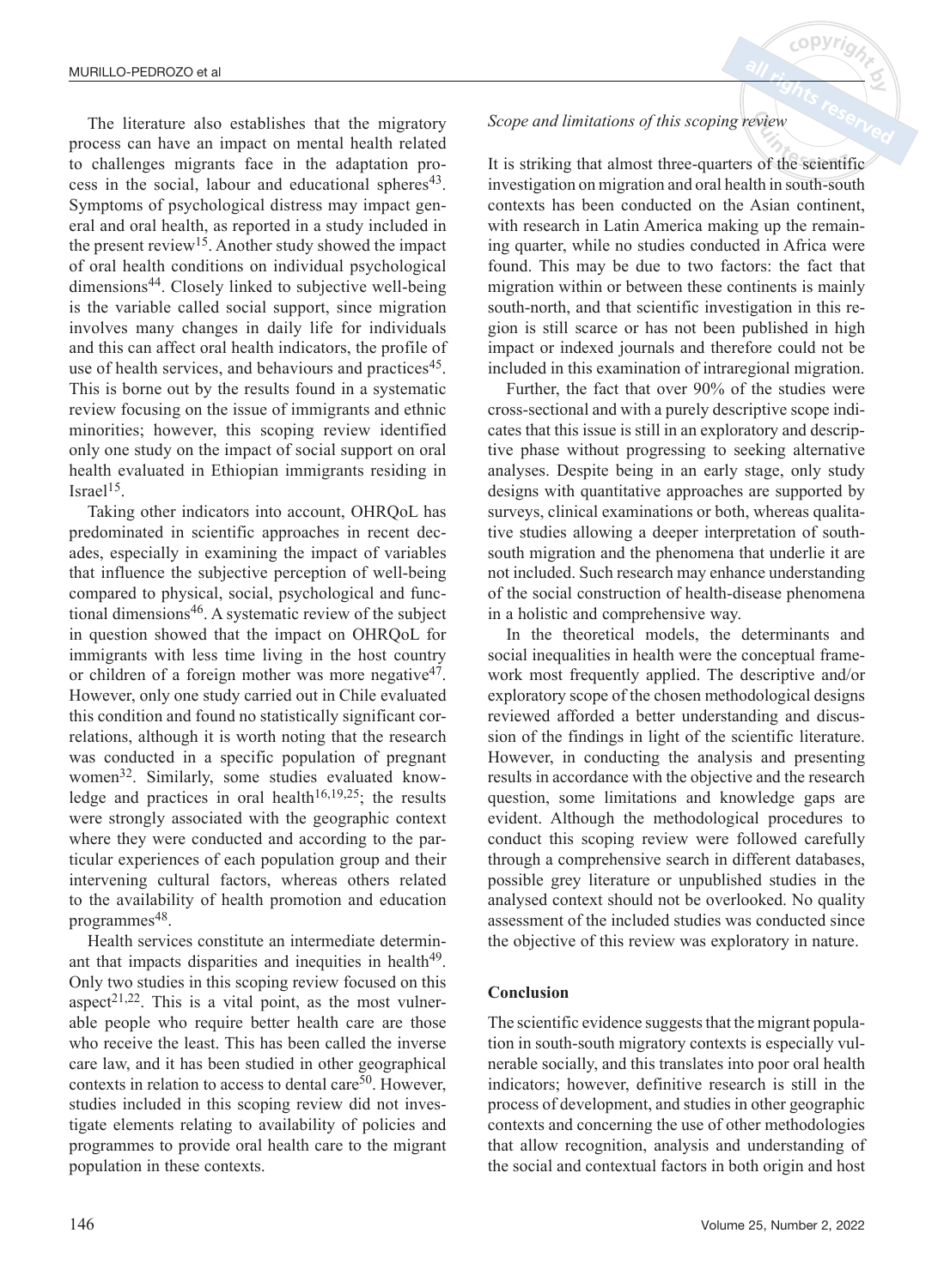countries of the immigrant populations are particularly lacking. A larger body of evidence may be useful in implementing public policies and strategies based on social reality to improve access to health services and inclusive strategies in education, health promotion and disease prevention.

#### **Conflicts of interest**

The authors declare no conflicts of interest related to this study.

#### **Author contribution**

Drs Andrés M MURILLO-PEDROZO and Andrés A AGUDELO-SUAREZ participated in the conception and project design. All the authors participated in the data analysis, critical review and approval of the final version. All the authors take responsibility for and guarantee all the aspects included in the paper.

(Received April 19, 2021; accepted Oct 25, 2021)

#### **References**

- 1. Glick M, Williams DM, Kleinman DV, Vujicic M, Watt RG, Weyant RJ. A new definition for oral health developed by the FDI World Dental Federation opens the door to a universal definition of oral health. Int Dent J 2016;66:322–324.
- 2. Haverkamp B, Bovenkerk B, Verweij MF. A practice-oriented review of health concepts. J Med Philos 2018;43:381–401.
- 3. Donkin A, Goldblatt P, Allen J, Nathanson V, Marmot M. Global action on the social determinants of health. BMJ Glob Health 2017;3(suppl 1):e000603 [erratum 2018;3:e000603corr1].
- 4. McAuliffe M, Khadria B, Bauloz C, et al. World Migration Report, 2020. Geneva: International Organization for Migration, 2020.
- 5. Murillo-Pedrozo AM, Agudelo-Suárez AA. South-South migration as a social determinant of impact on oral health inequalities and inequities in Latin America [in Spanish]. Rev Peru Med Exp Salud Publica 2019;36:692–699.
- 6. Calvasina P, Muntaner C, Quiñonez C. The deterioration of Canadian immigrants' oral health: Analysis of the Longitudinal Survey of Immigrants to Canada. Community Dent Oral Epidemiol 2015;43:424–432.
- 7. Cabieses B. La compleja relación entre posición socioeconómica, estatus migratorio y resultados de salud. Value Health Reg Issues 2014;5:1–6.
- 8. Gimeno-Feliu LA, Calderón-Larrañaga A, Diaz E, Poblador-Plou B, Macipe-Costa R, Prados-Torres A. The healthy migrant effect in primary care. Gac Sanit 2015;29:15–20.
- 9. Liu Y. Differentiation of self-rated oral health between American noncitizens and citizens. Int Dent J 2016;66:350–355.
- 10. Aarabi G, Reissmann DR, Seedorf U, Becher H, Heydecke G, Kofahl C. Oral health and access to dental care - A comparison of elderly migrants and non-migrants in Germany. Ethn Health 2018;23:703–717.
- 11. Keboa MT, Hiles N, Macdonald ME. The oral health of refugees and asylum seekers: A scoping review. Global Health 2016;12:59.
- 12. International Organization for Migration (IOM). Glossary on Migration. Geneva: IOM, 2019.
- 13. Peters M, Godfrey C, McInerney P, Munn Z, Tricco A, Khalil H. Chapter 11: Scoping Reviews (2020 version). In: Aromataris E, Munn Z (eds). JBI Manual for Evidence Synthesis. Adelaide: Joanna Briggs Institute, 2020.
- 14. Levac D, Colquhoun H, O'Brien KK. Scoping studies: Advancing the methodology. Implement Sci 2010;5:69.
- 15. Vered Y, Soskolne V, Zini A, Livny A, Sgan-Cohen HD. Psychological distress and social support are determinants of changing oral health status among an immigrant population from Ethiopia. Community Dent Oral Epidemiol 2011;39:145–153.
- 16. Davidovich E, Kooby E, Shapira J, Ram D. Oral hygiene habits, dental home, and toothbrushing among immigrant and native low socioeconomic class populations. J Clin Pediatr Dent 2013;37:341–344.
- 17. Davidovich E, Kooby E, Shapira J, Ram D. The traditional practice of canine bud removal in the offspring of Ethiopian immigrants. BMC Oral Health 2013;13:34.
- 18. Gao X, Chan CW, Mak SL, Ng Z, Kwong WH, Kot CC. Oral health of foreign domestic workers: Exploring the social determinants. J Immigr Minor Health 2014;16:926–933.
- 19. Chen CC, Chiou SJ, Ting CC, et al. Immigrant-native differences in caries-related knowledge, attitude, and oral health behaviors: A crosssectional study in Taiwan. BMC Oral Health 2014;14:3.
- 20. Lin YC, Yen YY, Chang CS, et al. Oral health disparities of children among Southeast Asian immigrant women in arranged transnational marriages in Taiwan. Caries Res 2014;48:575–583.
- 21. Zlotnick C, Baron-Epel O, Zusman SP, Keinan-Boker L. Trends and predictors of primary dental care health services for adults in Israel. Community Dent Health 2014;31:212–218.
- 22. Hsu YJ, Peng WD, Chen JH, et al. Evaluating the effect of a community-based lay health advisor training curriculum to address immigrant children's caries disparities. Caries Res 2015;49:147–156.
- 23. Nam SH, Ko JM, Ko HJ, et al. Oral health awareness and actual state of immigrant women in multicultural families. International Conference on Convergence Technology 2016;9:1–8.
- 24. Sivakumar V, Jain J, Haridas R, Paliayal S, Rodrigues S, Jose M. Oral health status of Tibetan and local school children: A comparative study. J Clin Diagn Res 2016;10:ZC29–ZC33.
- 25. Sivakumar V, Jain J, Battur H, Patil PU, Lingaraj S, Palliyal S. Exploring oral health beliefs and behaviour among Tibetan immigrants of Bylakkupe. Oral Health Prev Dent 2016;14:111–116.
- 26. Levy DH, Livny A, Sgan-Cohen H, Yavnai N. The association between caries related treatment needs and socio-demographic variables among young Israeli adults: A record based cross sectional study. Isr J Health Policy Res 2018;7:24.
- 27. Lee H, Seo S, Kang R, Kim Y, Hyun HK. Increasing access to oral healthcare for marriage-immigrant women in South Korea: Programme design to policy recommendation. Int Dent J 2019;69:354–360.
- 28. Lin YC, Chang CS, Ho PS, Lee CH, Chen JH, Huang HL. Immigrantnative differences in sugar-sweetened beverage and snack consumption and preventive behaviors associated with severe early childhood caries: A large-scale survey in Taiwan. Int J Environ Res Public Health 2019;16:1047.
- 29. Hamid RN, Mudher SH, Ali SM. Caries Index, Root Caries Index and Gingival Index in immigrants at the Camp of Arbat in Sulaimaniya Governorate, Iraq Raida Noori Hamid, Shaimaa Hamid Mudher, Shakir Mahmood Ali. Int Medical J 2020;27:357–359.
- 30. Khanapure S, Abraham A, Abokhlifa YH, Sam G, Reddy MSR, Subhash NR. Prevalence of dental caries and treatment needs in Tibetan monks and nuns in Karnataka. J Pharm Bioallied Sci 2020;12(suppl 1): S214–S217.
- 31. Zhang H, Zeng X, Jiang Y, et al. The disparity in caries and sealants between migrant and native children in Shanghai: A cross-sectional study. Int J Dent Hyg 2020;18:84–91.
- 32. Misrachi C, Ríos M, Morales I, Urzúa JP, Barahona P. Oral health status and quality of life in pregnant Chilean and Peruvian immigrant